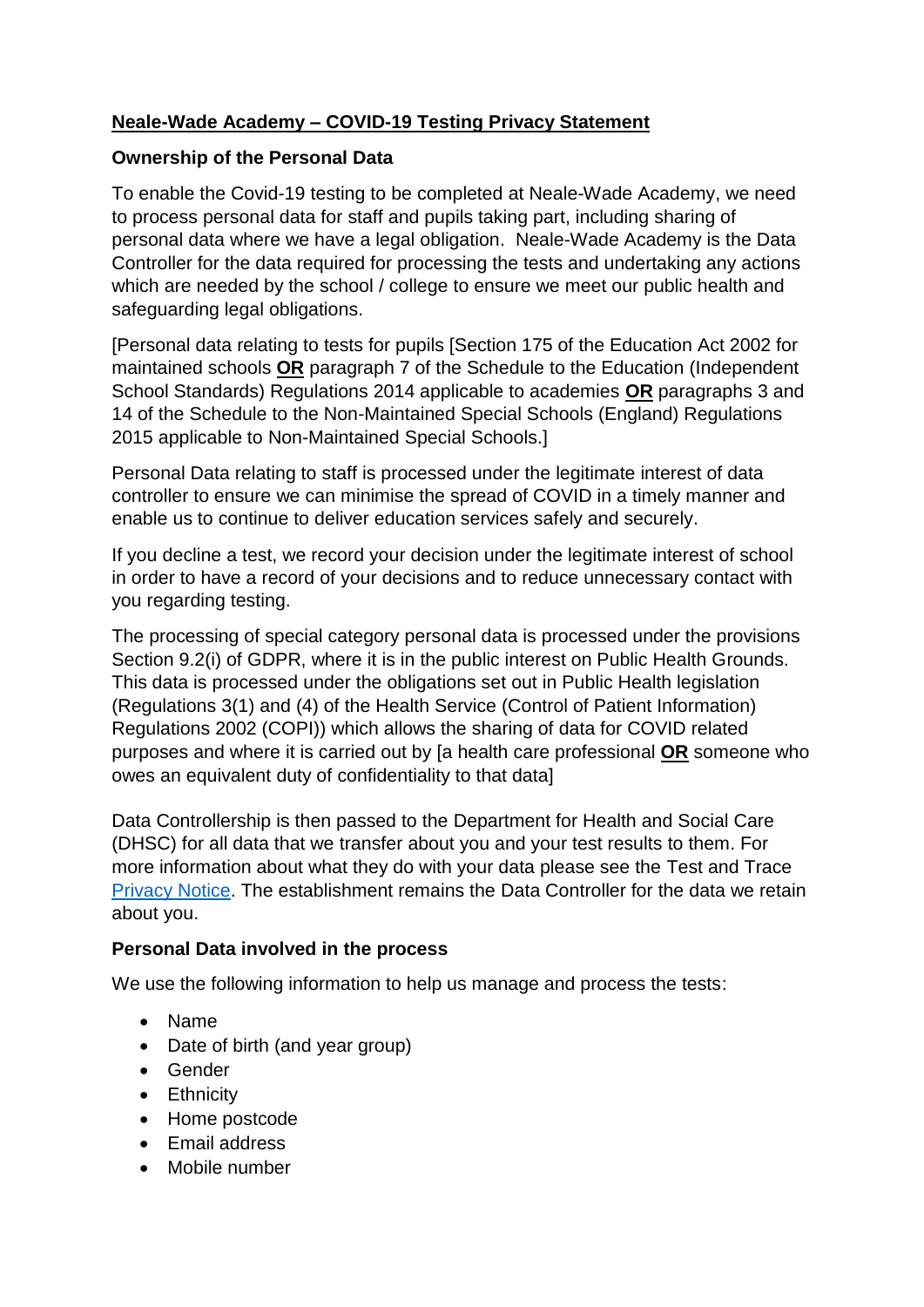- Unique barcode assigned to each individual test and which will become the primary reference number for the tests
- Test result
- Parent/guardians contact details (if required)

We will only use information that is collected directly from you specifically for the purpose of the tests, even if you have previously provided us with this information.

#### **How we store your personal information**

The information will only be stored securely on local spreadsheets in school/college whilst it is needed. It will also be entered directly onto DHSC digital services for the NHS Test and Trace purposes. Schools/colleges will not have access to the information on the digital service once it has been entered.

### **Processing of Personal Data Relating to Positive test results**

The member of staff, pupil, student or parent (depending on contact details provided) will be informed of the result by the school/college and advised how to book a confirmatory test.

We will use this information to enact their own COVID isolation processes without telling anyone who it is that has received the positive test.

The information will be transferred to DHSC, who will share this with the NHS, GPs. PHE and the Local Government will use this information for wider test and trace activities as well as statistical and research purposes.

This information is processed and shared under obligations set out in Public Health legislation under Regulations 3(1) and (4) of the Health Service (Control of Patient Information) Regulations 2002 (COPI) which allows the sharing of data for COVID related purposes.

This information will be kept by the school/college for up to 14 days and by the NHS for 8 years.

### **Processing of Personal Data Relating to Negative test results**

We will record a negative result and the information transferred to DHSC, NHS. PHE and the Local Government who will use the information for statistical and research purposes.

This information is processed and shared under obligations set out in Public Health legislation under Regulations 3(1) and (4) of the Health Service (Control of Patient Information) Regulations 2002 (COPI) which allows the sharing of data for COVID related purposes.

This information will be kept by the school/college for up to 14 days and by the NHS for 8 years.

### **Processing of Personal Data relating to declining a test**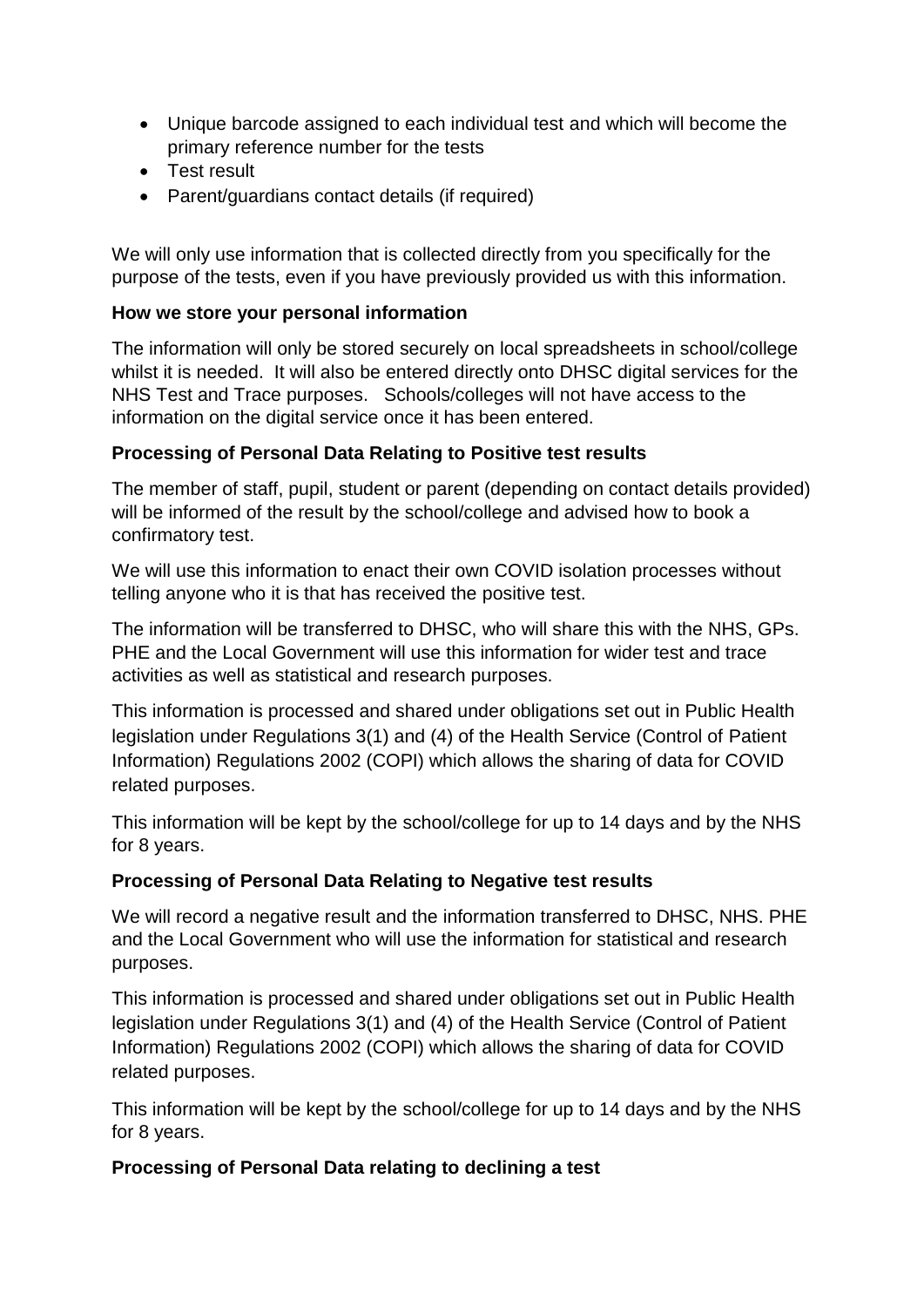We will record that you have declined to participate in a test and this information will not be shared with anyone.

### **Data Sharing Partners**

The personal data associated with test results will be shared with

- DHSC, NHS, PHE to ensure that they can undertake the necessary Test and Trace activities and to conduct research and compile statistic about Coronavirus.
- Your GP to maintain your medical records and to offer support and guidance as necessary
- Local Government to undertake local public health duties and to record and analyse local spreads.

### **Your Rights**

Under data protection law, you have rights including:

**Your right of access** - You have the right to ask us for copies of your personal information.

**Your right to rectification** - You have the right to ask us to rectify personal information you think is inaccurate. You also have the right to ask us to complete information you think is incomplete.

**Your right to erasure** - You have the right to ask us to erase your personal information in certain circumstances.

**Your right to restriction of processing** - You have the right to ask us to restrict the processing of your personal information in certain circumstances.

**Your right to object to processing** - You have the the right to object to the processing of your personal information in certain circumstances.

**Your right to data portability** - You have the right to ask that we transfer the personal information you gave us to another organisation, or to you, in certain circumstances.

You are not required to pay any charge for exercising your rights. If you make a request, we have one month to respond to you.

Please contact us at [insert email address, phone number and or postal address of school / college's DPO] if you wish to make a request.

### **How to complain**

If you have any concerns about our use of your personal information, you can make a complaint to us at [Insert your organisation's contact details for data protection queries].

You can also complain to the ICO if you are unhappy with how we have used your data.